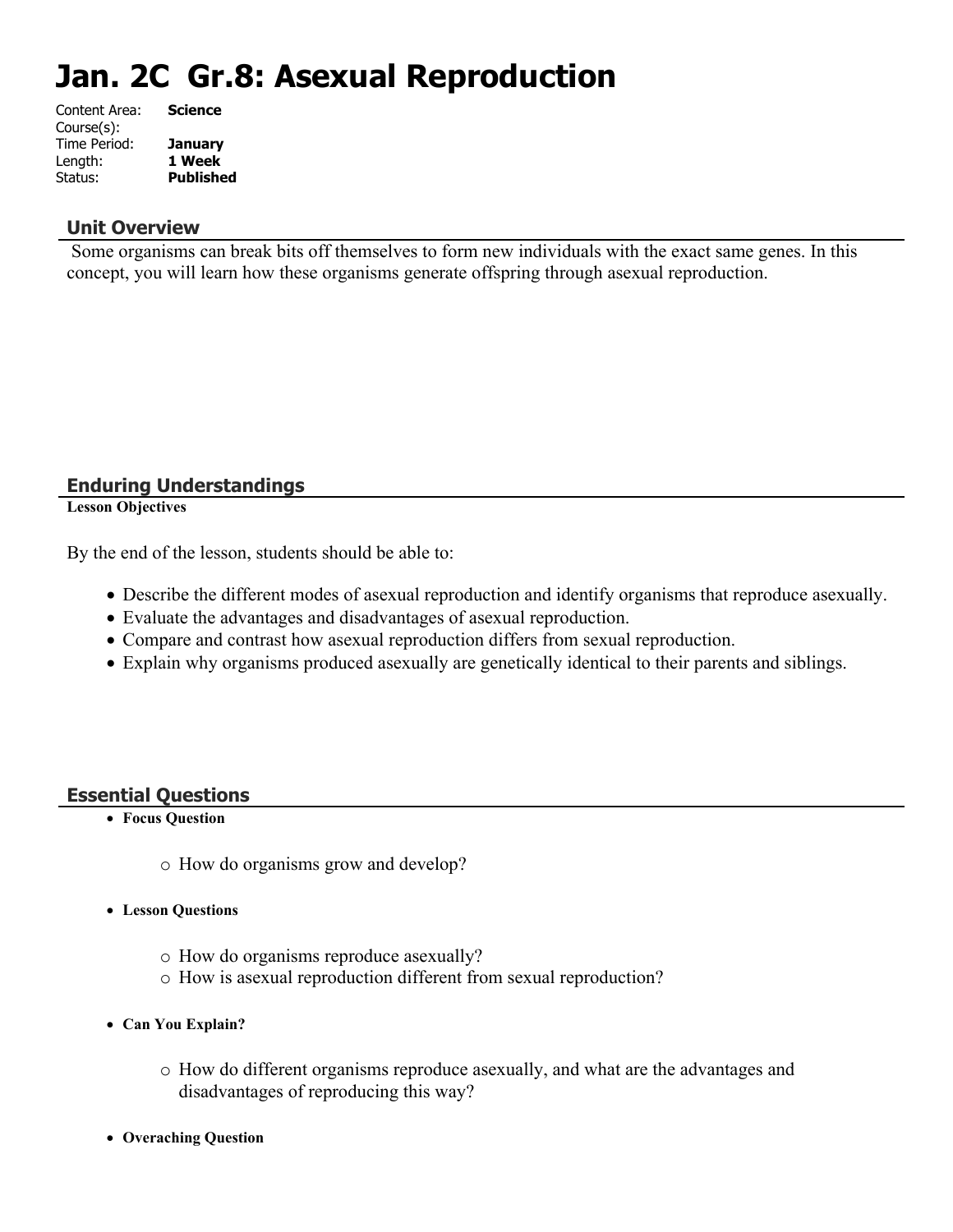o How do organisms live, grow, respond to their environment, and reproduce?

# **Instructional Strategies & Learning Activities**

• [The Five E Instructional Model](https://app.discoveryeducation.com/learn/techbook/units/93c6eda5-eac8-46a9-945f-6a86e10f0bc5/concepts/d5574736-7f6a-4687-98c7-a8adb83be60f/lesson/sections/2e447cbf-87fb-4fe4-9fbc-c25e8f127cb5#5a5d5076-dff1-4115-89b7-839d1b9b8d96)

Science Techbook follows the 5E instructional model. As you plan your lesson, the provided Model Lesson includes strategies for each of the 5Es.

• [Engage \(45–90 minutes\)](https://app.discoveryeducation.com/learn/techbook/units/93c6eda5-eac8-46a9-945f-6a86e10f0bc5/concepts/d5574736-7f6a-4687-98c7-a8adb83be60f/lesson/sections/2e447cbf-87fb-4fe4-9fbc-c25e8f127cb5#30973537-9f99-4f5e-807e-a8b2c27fe883)

Students are presented with a tulip's process of asexual reproduction. Students begin to formulate ideas around the Can You Explain? (CYE) question.

• [Explore \(90 minutes\)](https://app.discoveryeducation.com/learn/techbook/units/93c6eda5-eac8-46a9-945f-6a86e10f0bc5/concepts/d5574736-7f6a-4687-98c7-a8adb83be60f/lesson/sections/2e447cbf-87fb-4fe4-9fbc-c25e8f127cb5#c629be80-d215-4b52-8adb-d7ee2ccfc1da)

Students investigate how organisms reproduce asexually, examining the cause-and-effect relationships between reproduction and genetic diversity of organisms, as well as differentiate between asexual and sexual reproduction.

• [Explain \(45–90 minutes\)](https://app.discoveryeducation.com/learn/techbook/units/93c6eda5-eac8-46a9-945f-6a86e10f0bc5/concepts/d5574736-7f6a-4687-98c7-a8adb83be60f/lesson/sections/2e447cbf-87fb-4fe4-9fbc-c25e8f127cb5#157513d7-0ac0-44e0-a3b2-8c9a2058356e)

Students construct scientific explanations to the CYE question by including evidence about asexual reproduction and its advantages and disadvantages.

• [Elaborate with STEM \(45–135 minutes\)](https://app.discoveryeducation.com/learn/techbook/units/93c6eda5-eac8-46a9-945f-6a86e10f0bc5/concepts/d5574736-7f6a-4687-98c7-a8adb83be60f/lesson/sections/2e447cbf-87fb-4fe4-9fbc-c25e8f127cb5#785a4a54-bc5f-47d3-9723-4ad3e5e738a3)

Students apply their understanding of asexual reproduction as they investigate the reproductive capacity of microorganisms and connect the topics of asexual reproduction, genetic engineering, and the banana industry.

• [Evaluate \(45–90 minutes\)](https://app.discoveryeducation.com/learn/techbook/units/93c6eda5-eac8-46a9-945f-6a86e10f0bc5/concepts/d5574736-7f6a-4687-98c7-a8adb83be60f/lesson/sections/2e447cbf-87fb-4fe4-9fbc-c25e8f127cb5#efaefcfc-9a85-46d1-8212-f5816c954222)

Students are evaluated on the state science standards, as well as Standards in ELA/Literacy and Standards in Math standards, using Board Builder and the provided concept summative assessments.

### **Integration of Career Readiness, Life Literacies and Key Skills**

Students will work in small groups or partnerships to conduct investigations, build models or prototypes and present findings.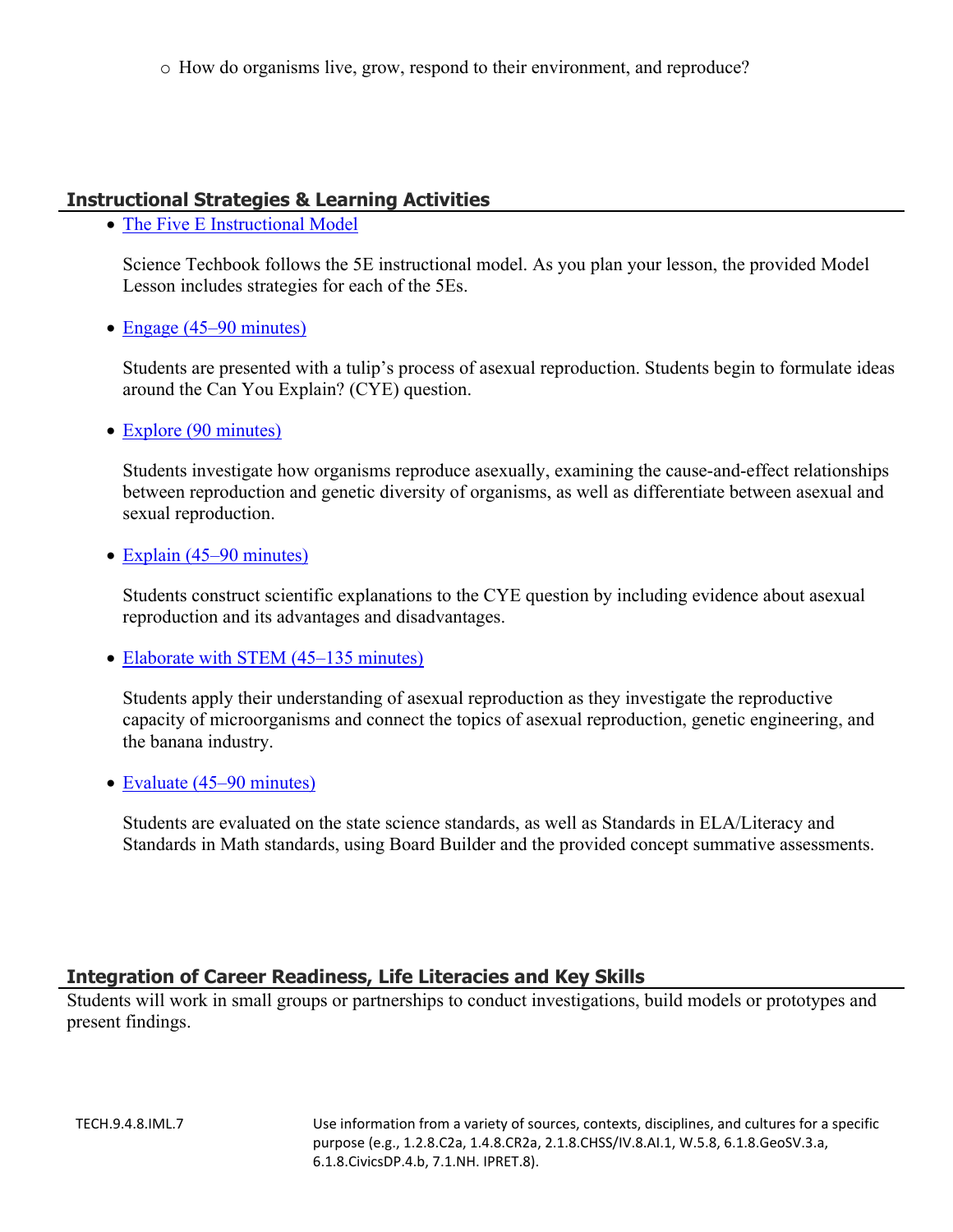|                       | Awareness of and appreciation for cultural differences is critical to avoid barriers to<br>productive and positive interaction.                                                                                     |
|-----------------------|---------------------------------------------------------------------------------------------------------------------------------------------------------------------------------------------------------------------|
| TECH.9.4.8.Cl.4       | Explore the role of creativity and innovation in career pathways and industries.                                                                                                                                    |
| WRK.9.2.8.CAP.15      | Present how the demand for certain skills, the job market, and credentials can determine<br>an individual's earning power.                                                                                          |
|                       | Gathering and evaluating knowledge and information from a variety of sources, including<br>global perspectives, fosters creativity and innovative thinking.                                                         |
| WRK.9.2.8.CAP.10      | Evaluate how careers have evolved regionally, nationally, and globally.                                                                                                                                             |
| TECH.9.4.8.GCA.2      | Demonstrate openness to diverse ideas and perspectives through active discussions to<br>achieve a group goal.                                                                                                       |
| <b>TECH.9.4.8.GCA</b> | <b>Global and Cultural Awareness</b>                                                                                                                                                                                |
|                       | Increases in the quantity of information available through electronic means have<br>heightened the need to check sources for possible distortion, exaggeration, or<br>misrepresentation.                            |
|                       | Multiple solutions often exist to solve a problem.                                                                                                                                                                  |
| WRK.9.2.8.CAP.11      | Analyze potential career opportunities by considering different types of resources,<br>including occupation databases, and state and national labor market statistics.                                              |
| TECH.9.4.8.IML.1      | Critically curate multiple resources to assess the credibility of sources when searching for<br>information.                                                                                                        |
| TECH.9.4.8.GCA.1      | Model how to navigate cultural differences with sensitivity and respect (e.g., 1.5.8.C1a).                                                                                                                          |
| WRK.9.2.8.CAP.1       | Identify offerings such as high school and county career and technical school courses,<br>apprenticeships, military programs, and dual enrollment courses that support career or<br>occupational areas of interest. |

# **Technology and Design Integration**

Technology is fully integrated using Discovery Techbook.

CS.6-8.8.1.8.DA.1 Organize and transform data collected using computational tools to make it usable for a specific purpose. People use digital devices and tools to automate the collection, use, and transformation of data. The manner in which data is collected and transformed is influenced by the type of digital device(s) available and the intended use of the data.

## **Interdisciplinary Connections**

| LA.SL.8.4 | Present claims and findings, emphasizing salient points in a focused, coherent manner<br>with relevant evidence, sound valid reasoning, and well-chosen details; use appropriate<br>eye contact, adequate volume, and clear pronunciation.                |
|-----------|-----------------------------------------------------------------------------------------------------------------------------------------------------------------------------------------------------------------------------------------------------------|
| LA.RI.8.1 | Cite the textual evidence and make relevant connections that most strongly supports an<br>analysis of what the text says explicitly as well as inferences drawn from the text.                                                                            |
| LA.W.8.1  | Write arguments to support claims with clear reasons and relevant evidence.                                                                                                                                                                               |
| LA.RI.8.4 | Determine the meaning of words and phrases as they are used in a text, including<br>figurative, connotative, and technical meanings; analyze the impact of specific word<br>choices on meaning and tone, including analogies or allusions to other texts. |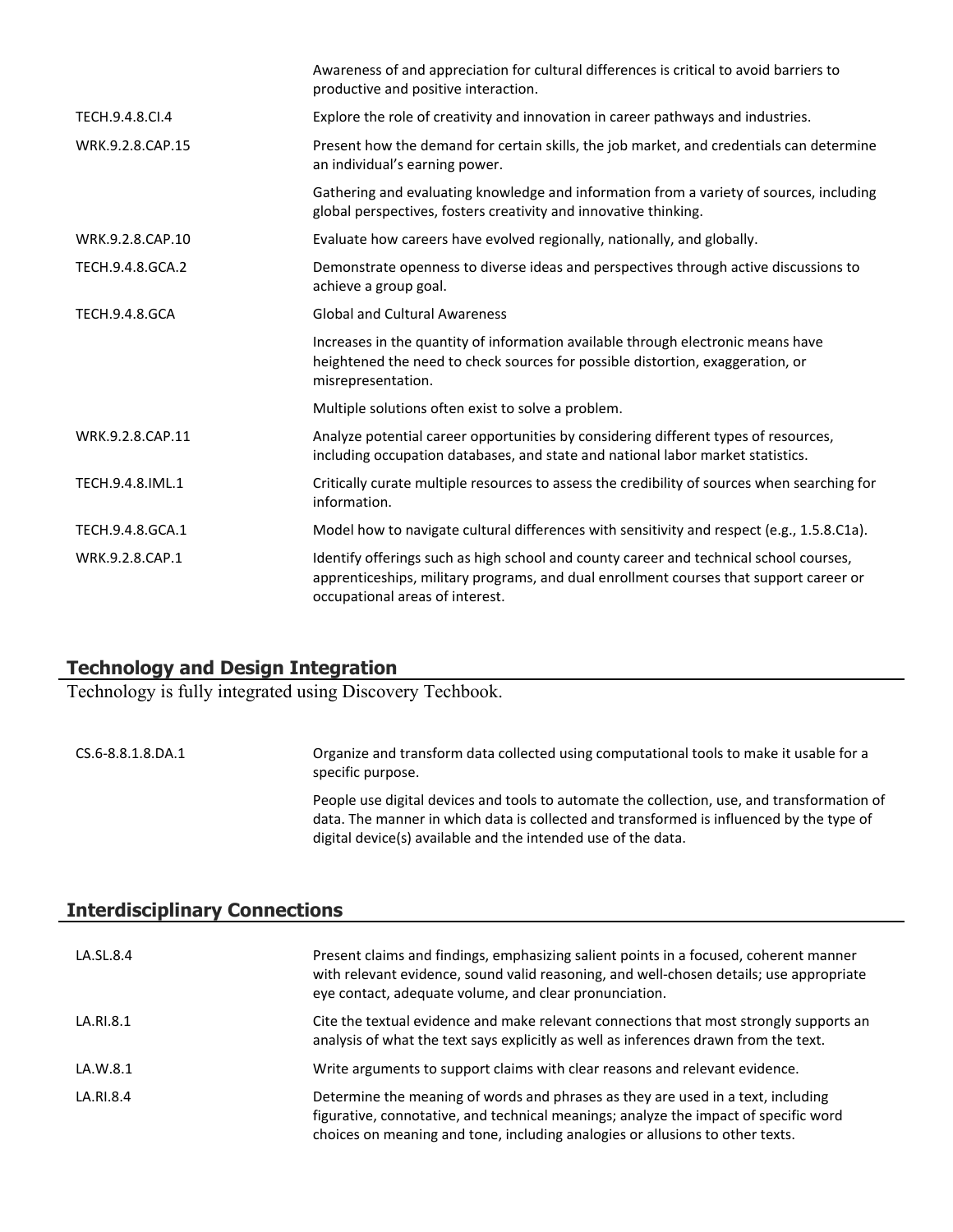| LA.W.8.7    | Conduct short research projects to answer a question (including a self-generated<br>question), drawing on several sources and generating additional related, focused<br>questions that allow for multiple avenues of exploration. |
|-------------|-----------------------------------------------------------------------------------------------------------------------------------------------------------------------------------------------------------------------------------|
| LA.RI.8.7   | Evaluate the advantages and disadvantages of using different mediums (e.g., print or<br>digital text, video, multimedia) to present a particular topic or idea.                                                                   |
| LA.W.8.2    | Write informative/explanatory texts to examine a topic and convey ideas, concepts, and<br>information through the selection, organization, and analysis of relevant content.                                                      |
| LA.RI.8.8   | Delineate and evaluate the argument and specific claims in a text, assessing whether the<br>reasoning is sound and the evidence is relevant and sufficient; recognize when irrelevant<br>evidence is introduced.                  |
| LA.RI.8.10  | By the end of the year read and comprehend literary nonfiction at grade level text-<br>complexity or above, with scaffolding as needed.                                                                                           |
| LA.SL.8.1   | Engage effectively in a range of collaborative discussions (one-on-one, in groups, and<br>teacher-led) with diverse partners on grade 8 topics, texts, and issues, building on others'<br>ideas and expressing their own clearly. |
| MA.6.SP.A.2 | Understand that a set of data collected to answer a statistical question has a distribution<br>which can be described by its center, spread, and overall shape.                                                                   |
| MA.6.SP.B.4 | Display numerical data in plots on a number line, including dot plots, histograms, and box<br>plots.                                                                                                                              |
| MA.6.SP.B.5 | Summarize numerical data sets in relation to their context, such as by:                                                                                                                                                           |

# **Differentiation**

| <b>Struggling Students</b>                                                                                            | ELL                                                                                                                                                                                     | <b>Accelerated Students</b>                                                                                                                                                                                                                                                                                                                                                                                                                                                                                                             |
|-----------------------------------------------------------------------------------------------------------------------|-----------------------------------------------------------------------------------------------------------------------------------------------------------------------------------------|-----------------------------------------------------------------------------------------------------------------------------------------------------------------------------------------------------------------------------------------------------------------------------------------------------------------------------------------------------------------------------------------------------------------------------------------------------------------------------------------------------------------------------------------|
| 1. Using a two-<br>column chart,<br>ask students to<br>compare and<br>contrast sexual<br>and asexual<br>reproduction. | 1. Read the reading<br>passage "History of the<br>Banana" together as a<br>class, stopping after key<br>passages to check for<br>understanding and<br>clarify important<br>information. | 1. Challenge students to check for bacteria in a<br>variety of locations, including: their hands,<br>door handles, computer keyboards, sink faucet<br>handles, calculators, cell phones, and under<br>fingernails.<br>2. Assign students to work in pairs to research<br>how sexual and asexual reproduction results in<br>an alternation of generations in plants such as<br>mosses or ferns. Have them use Board<br>Builder to create a Board with illustrations<br>showing both the gametophyte and sporophyte<br>form of the plant. |

[Differentiation in science](http://www.brighthubeducation.com/teaching-gifted-students/65181-differentiation-techniques-and-activities-in-the-classroom-for-gifted-students/) can be accomplished in several ways. Once you have given a pre-test to students, you know what information has already been mastered and what they still need to work on. Next, you design activities, discussions, lectures, and so on to teach information to students. The best way is to have two or three groups of students divided by ability level.

While you are instructing one group, the other groups are working on activities to further their knowledge of the concepts. For example, while you are helping one group learn the planet names in order, another group is researching climate, size, and distance from the moon of each planet. Then the groups switch, and you instruct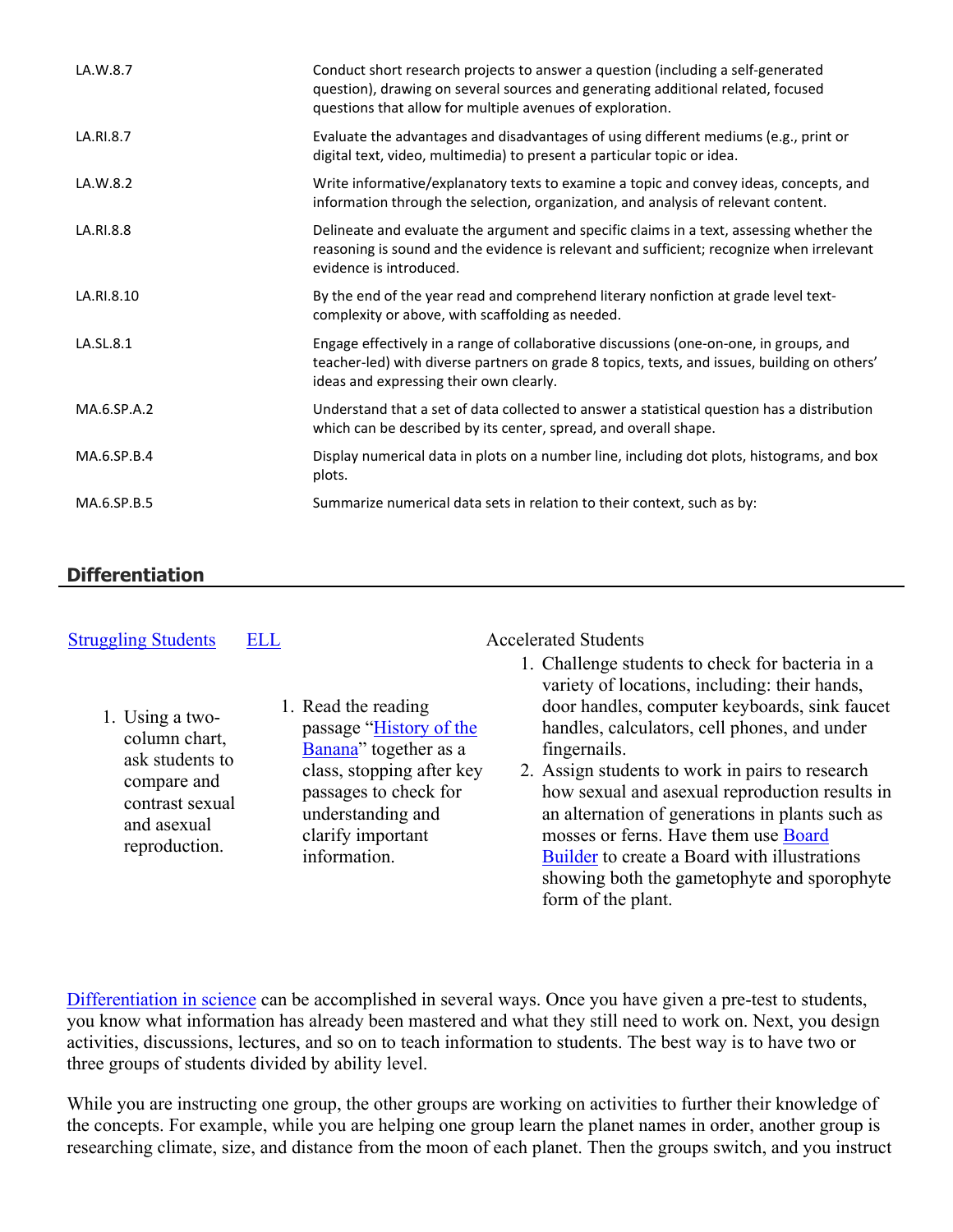the second group on another objective from the space unit. The first group practices writing the order of the planets and drawing a diagram of them.

Here are some ideas for the classroom when you are using differentiation in science:

- Create a tic-tac-toe board that lists different activities at different ability levels. When students aren't involved in direct instruction with you, they can work on activities from their tic-tac-toe board. These boards have nine squares, like a tic-tac-toe board; and each square lists an activity that corresponds with the science unit. For example, one solar system activity for advanced science students might be to create a power point presentation about eclipses. For beginning students, an activity might be to make a poster for one of the planets and include important data such as size, order from the sun, whether it has moons, and so on.
- Find websites on the current science unit that students can explore on their own.
- Allow students to work in small groups to create a project throughout the entire unit. For example, one group might create a solar system model to scale. Another group might write a play about the solar system. This is an activity these groups can work on while they are not working directly with you.

Differentiation in science gets students excited to learn because it challenges them to expand their knowledge and skills, instead of teaching the whole group concepts they have already mastered

## **Modifications & Accommodations**

Refer to QSAC EXCEL SMALL SPED ACCOMMOCATIONS spreadsheet in this discipline.

### **Modifications and Accommodations used in this unit:**

In addition to differentiated instruction, IEP's and 504 accommocations will be utilized.

In addition to differentiated instruction, IEP's and 504 accommocations will be utilized.

### **Benchmark Assessments**

**Benchmark Assessments** are given periodically (e.g., at the end of every quarter or as frequently as once per month) throughout a school year to establish baseline achievement data and measure progress toward a standard or set of academic standards and goals.

### **Schoolwide Benchmark assessments:**

Aimsweb benchmarks 3X a year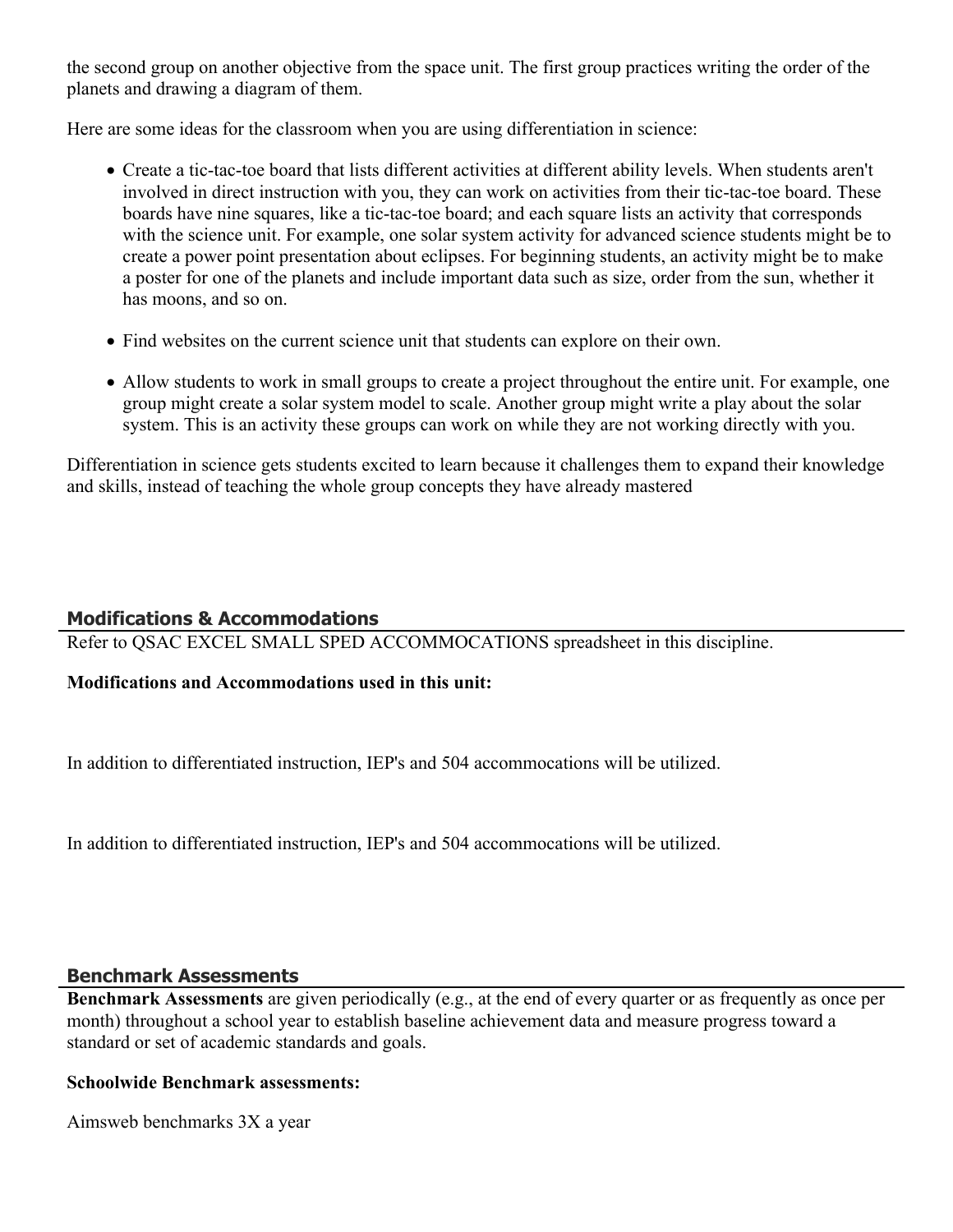Linkit Benchmarks 3X a year

#### **Additional Benchmarks used in this unit:**

Pre and post assessments to measure growth.

### **Formative Assessments**

See assessments located in links above.

#### **Summative Assessments**

**Summative assessments** evaluate student learning, knowledge, proficiency, or success at the conclusion of an instructional period, like a unit, course, or program. Summative assessments are almost always formally graded and often heavily weighted (though they do not need to be). Summative assessment can be used to great effect in conjunction and alignment with formative assessment, and instructors can consider a variety of ways to combine these approaches.

## **Summative assessments for this unit:**

See assessments located in links above.

### **Instructional Materials**

See materials located in links above.

Discovery Techbook

Teacher made materials

Additional labs are available through NJCTL on-line curriculum

#### **Standards**